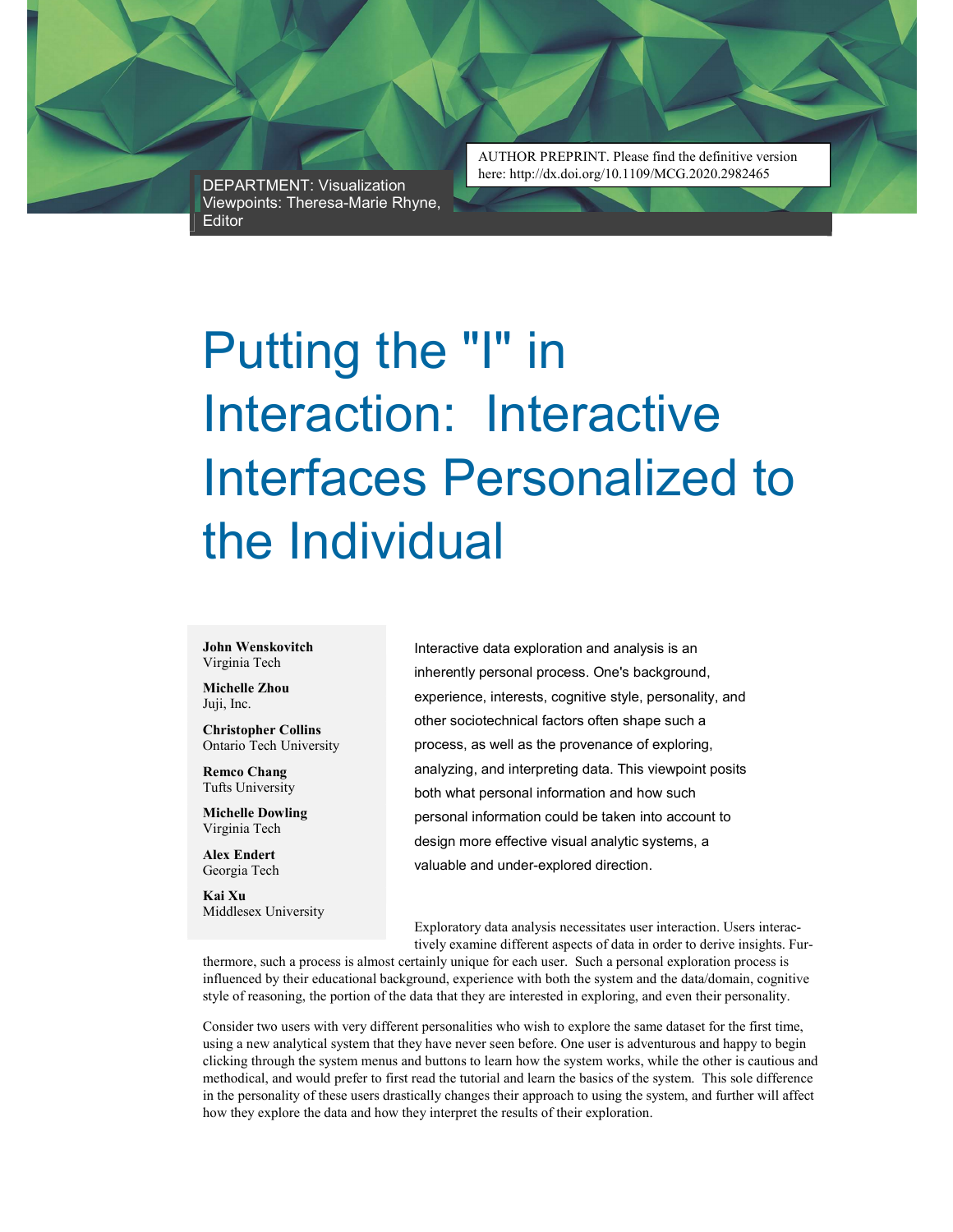Understanding, quantifying, and responding to such user personality traits is a relatively new and open research area in the context of visual analytics and exploratory data analysis.<sup>1</sup> The end goal of such research is to create adaptive visual analytic systems that can suit the needs of each user. To reach this goal, additional research is needed to identify which user tasks and characteristics may influence the behavior of users and to what degree in a visual analytic process. Further, there is little active research in how a system can effectively learn about the personality traits of users from their interactions with a visualization. Each of these steps are necessary precursors to creating truly responsive, personalized analytical systems.

In this Viewpoint, we examine existing research on understanding users and their characteristics pertinent to interactive visual analytic systems. In doing so, we wish to highlight the role that provenance data can play in inferring the characteristics of users from their interactions, pertinent to performing interactive visual analytic tasks. Provenance data, in the context of our work, means any data collected during the analysis process --- steps taken, items examined, views generated, etc.

While similar work has been undertaken in the HCI community for building personalized systems, personalized visual analytic systems must consider both data and analytical challenges. In particular, accomplishing visual analytic tasks often requires that users interact with large amounts of data, select appropriate analytic approaches, and synthesize the results from different explorations. Unlike building other personalized systems (e.g., personalized movie recommender systems), personalized visual analytic systems face much greater challenges because of the greater task complexity and larger user cognitive burdens. Many existing visual analytic systems are already personalized, considering user tasks, user preferences, and even computing devices, such as desktops, mobile phones, and large screens. Our goal with this Viewpoint is to encourage existing research along this direction by considering additional characteristics, especially inherent user characteristics (e.g., cognitive style or personality).

We discuss the rationale behind incorporating user characteristics into visual analytical systems, and we speculate that such user characteristics can be learned dynamically. We outline user characteristics and personality traits pertinent to visual analytic tasks, relating these characteristics to active challenges in visual analytics. Additionally, we discuss the benefits and risks for varied intervention designs during the life cycle of visual provenance based on user intent and individual differences, and we indicate future research directions in these areas.

# TOWARDS HYPER-PERSONALIZED VISUAL ANAYTICS

Considering the uses of personality and characteristics to support visualization and analytical processes, we note that users can be modeled from three key aspects. The first aspect is to understand user intent—based upon their interactions, can a model determine the interests or the tasks of a user? The second aspect is to anticipate user behavior based upon their previous interactions or inferred interests, such as the approach proposed by Bors et al.<sup>2</sup> to iteratively build a provenance-based task abstraction framework. A third aspect is to infer users' innate characteristics, which may be most useful to assist with post-hoc analysis of system behavior. The correlational patterns that connect user characteristics to their behavior could be learned to improve future versions of a system.

We propose that all three of these aspects could be modeled together to establish a more comprehensive and accurate understanding of user characteristics—a *hyper-personalized* system. For example, the intent of a user may be inferred more accurately from their interactions *and* their personality. Likewise, predicting future user behavior could be based on both user intent and user personality traits. Not only could a system predict the next step a user is likely to take, but it could also predict a potential sequence of interactions. As a result, such systems could adaptively personalize based upon a better understanding of users, including their intent, behavior, knowledge acquired in the process, and innate characteristics.

In a similar vein, deriving intent or future actions from personality could be complemented by learning personality based upon the actions of a user. The semantic interaction approach serves as a useful model here; rather than interpreting user intent through captured interactions, a learning module could infer user characteristics based upon those same interactions. To motivate this discussion, we next describe how user intent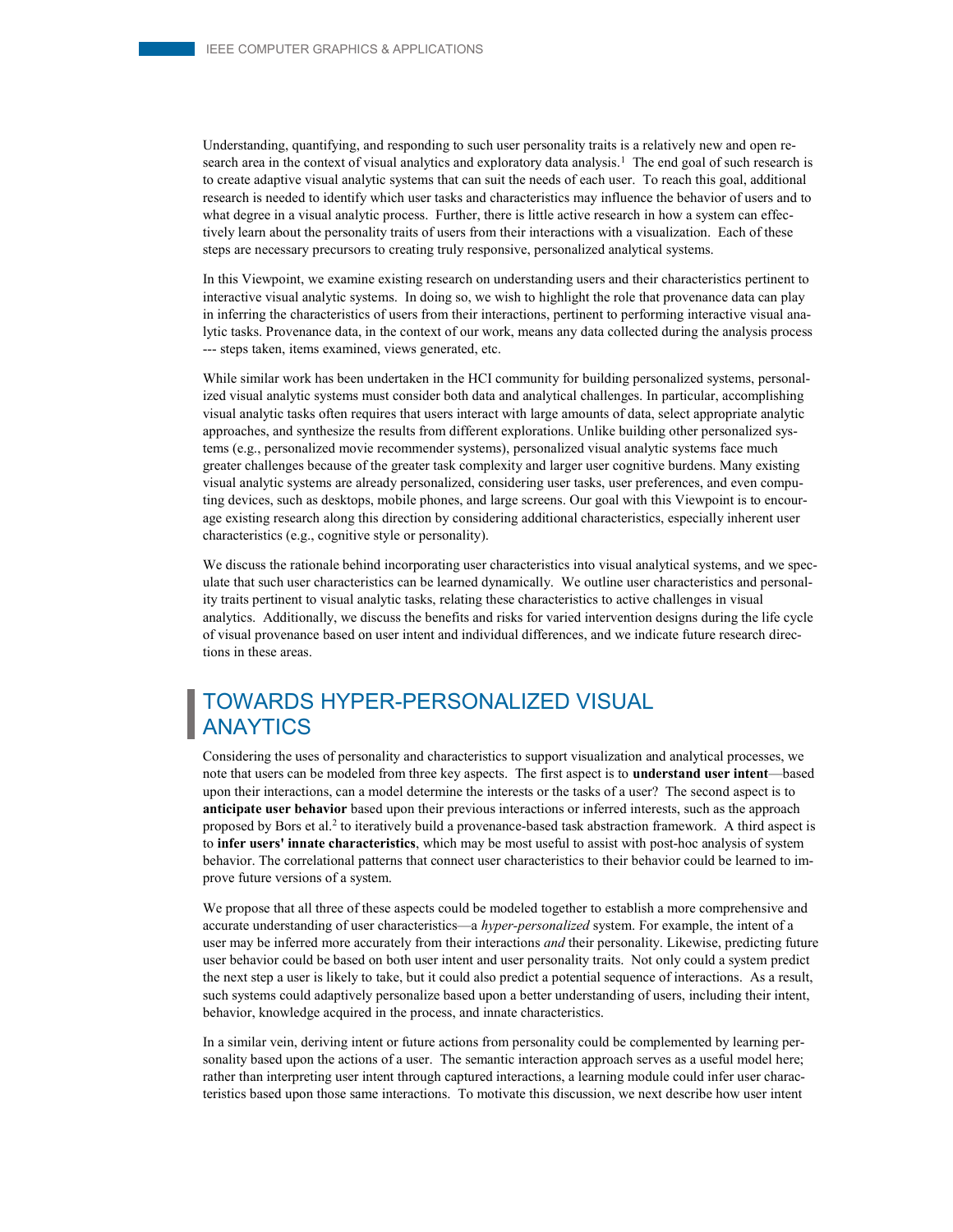modeling is performed using semantic interaction, and how such modeling must be enhanced to support the nuances of personality characteristics.

# USER INTENT MODELING FROM INTERACTIONS

Adaptive techniques personalize application inferences for users automatically by adjusting a system's settings in response to user behavior. In such systems, the data displayed within a visualization is modified based upon the interactions of a user, updating as the system gradually learns the data-centric interests and preferences of a user. A benefit of adaptive techniques is their ability to use provenance data in order to rec*ommend* future actions,<sup>3-4</sup> visualizations,<sup>5</sup> and interfaces.<sup>6</sup> There are also systems that automatically infer user intent from user behavior and then recommend system settings based the inferred user intent. Such systems still let users be the decision maker. For example, Gotz and Wen describe a system that can recommend suitable visualizations based on dynamic user interactions, while it is still up to the users to adopt the recommended visualizations.<sup>5</sup>

The semantic interaction paradigm,<sup>7</sup> often also referred to as *demonstrational interaction*, is a clear example of an adaptive technique. Systems such as StarSPIRE<sup>8</sup> (Figure 1) permit users to interact directly with the visualization to demonstrate some intent, or alternatively to externalize knowledge from which intent can be discerned. Such systems can then infer the intent of the user from the interaction before updating some underlying parameters to reflect that intent within the visualization. We note that this intent does not necessarily need to be inferred; a system can use active learning to directly query the user in order to disambiguate.<sup>9</sup>





Focusing on intent modeling from interaction such as in the case of the semantic interaction approach, a necessary step is the inference phase that maps the user's interactions to the user's analysis goal. Many existing systems assume a one-to-one mapping. In StarSPIRE<sup>8</sup> for example, dragging two documents closer together is assumed to reflect the user's desire to express higher similarity between the documents. However, in systems that allow more free-form and expressive user interactions (e.g., ActiveInk<sup>10</sup>), such assumption of a oneto-one mapping might not always apply. Without clear-cut rules, that one approach to model this complexity is by considering the cardinality of both sides of this interaction/intent relationship.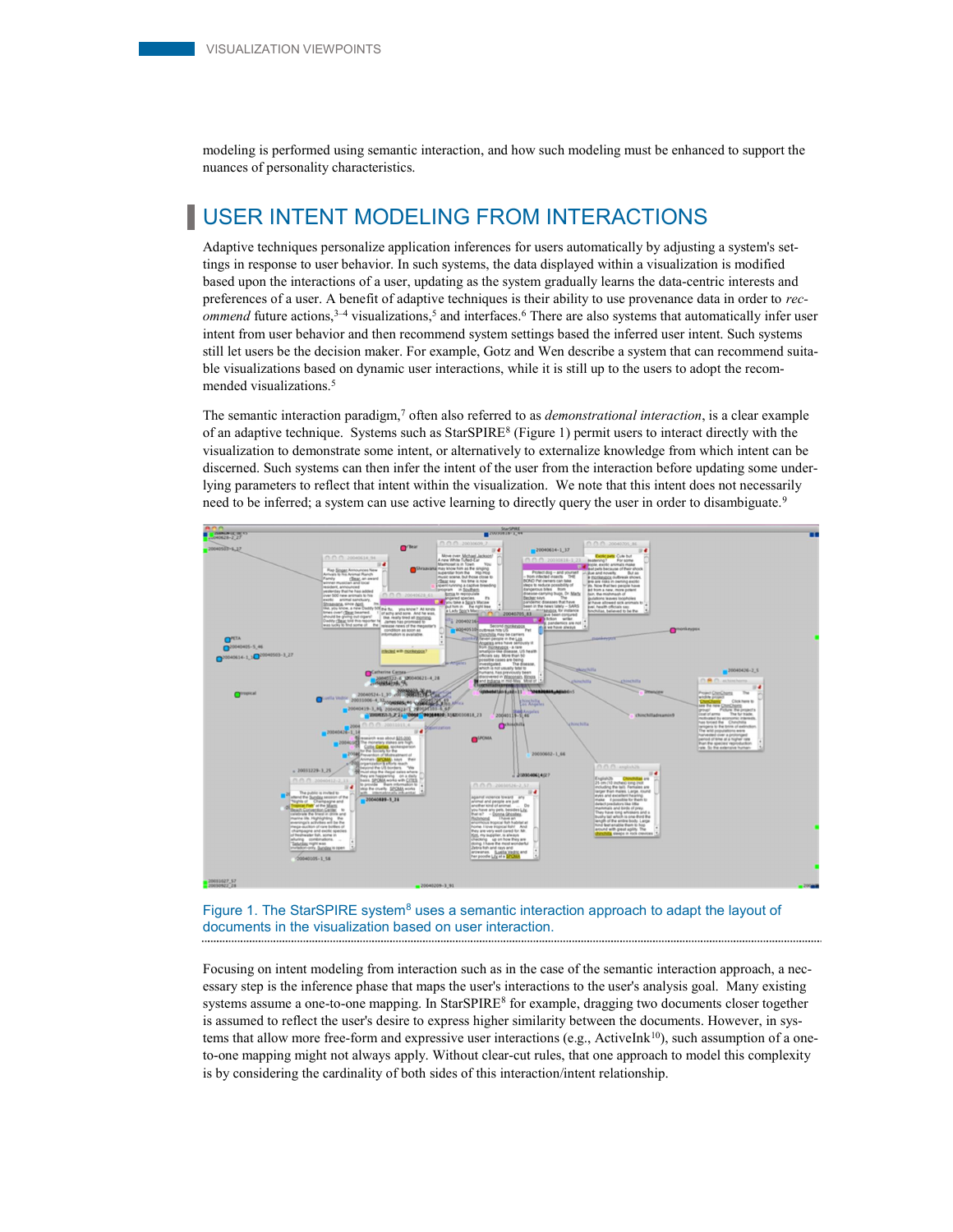One interaction implies one intent: This is the trivial case. For example, consider the direct manipulation of a control widget (click the button to submit the form). Performing such an interaction is directly mapped to a single intent.

Many interactions imply one intent: This case is demonstrated in flexible UI design. For example, there are many different interactions and interaction sequences that can be used to bold text in Microsoft Word (e.g., using the font dialog, clicking a button in a toolbar, using the keyboard shortcut).

One interaction implies many intents: This case is often an underspecified interaction: one interaction from a user could be inferred in several different ways, or one interaction from a user could simultaneously express multiple intents. As an example, the semantic interaction of directly repositioning data items in dimensionally reduced projections is clearly overloaded, as such a repositioning could be interpreted with respect to other data items at the source and/or the target of the interaction, or to everything in the projection. If the interaction is with respect to particular data items, it may be with respect to a single other data item or to a collection of items (e.g., a cluster).<sup>11</sup>

Many interactions imply many intents: This is the most interesting case, because the natural interpretation is flexible interaction design. The user could perform any gesture or interaction, and the system could use a set of meta-rules (or user behavior, or provenance, or any of the above) to infer the user's intent for the interaction. This naturally is the most difficult of these relationships to predict, but recent work in this area is proving its feasibility. For example, the Metatation system (Figure 2) combines a linguistic data-model with the recent sequence of user interactions (free-form annotations) to enumerate a list of user intents, which are then used to recommend next steps in analysis.<sup>12</sup>







With regards to inferring user personality traits, the latter two relationships are most relevant. A single interaction performed by a user does not provide sufficient detail to infer personality, as a standalone interaction could be performed by an adventurous, tired, or inventive user. Examining a sequence of interactions might be used for this inference, potentially considering the speed, variety, or location of the interaction collection. Likewise, the behavior of the user may change within a single interaction session if the user is temporarily distracted by another analyst, briefly excited by a new insight, or increasingly uncertain of the quality of their analysis. As such, a system attempting to infer personality traits requires the same flexibility.

Additionally, personality traits could be used to disambiguate user intent when existing paradigms like semantic interaction contain overloaded interactions. For example, this additional channel of information could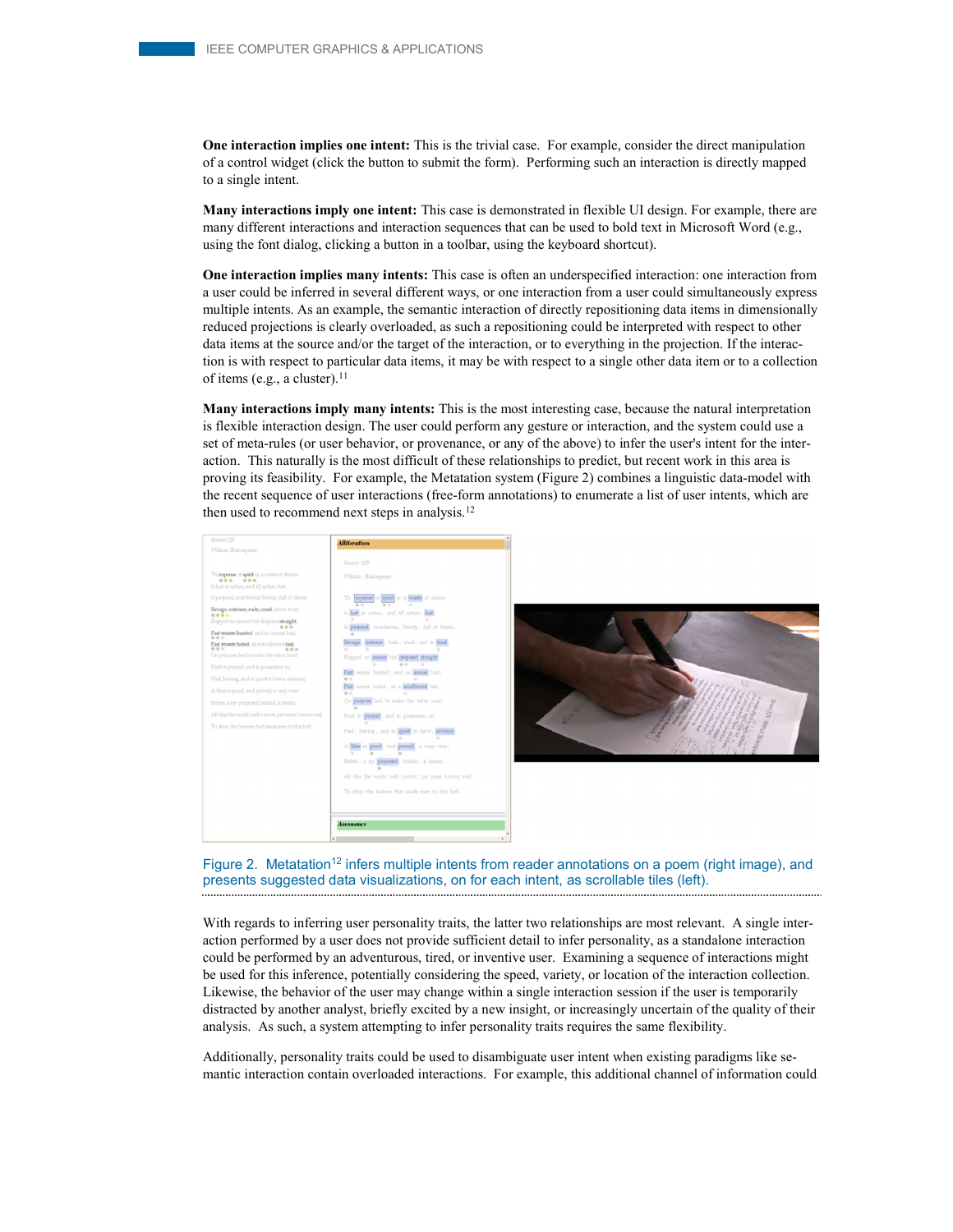consider the knowledge (provided or inferred) that a user is adventurous or timid when determining the magnitude of change to make to an underlying model in response to an interaction, which would in turn affect the magnitude of the update to the visualization output.

## PERSONALITY TRAITS AND COGNITIVE STATES

User modeling is an active research area, with a rich body of existing research demonstrating how to learn user characteristics,<sup>1</sup> personality traits,<sup>13</sup> and cognitive states.<sup>14</sup> However, an open question remains: which user personality traits would impact visual provenance? We propose a collection of such traits in the sidebar, which we believe are most pertinent to our goal of enabling better visual provenance.

These user characteristics can be separated into *transient* and *persistent* traits -- sometimes referred to as cognitive *states* and *traits*. For example, one's level of stress or frustration is an example of transient characteristic. As a user is interacting with a system to explore their data, then may get stuck at a dead end in the analysis, not understand how to use the system to perform the analysis that they hope to achieve, or might even be working against a tight deadline. Being able to detect such frustration or stress and adapt the system to provide guidance or temporarily reduce the cognitive load on the user would be beneficial.

In contrast, a characteristic such as *adventurousness* is often a persistent personality trait. As discussed in the sidebar, these persistent traits can include characteristics that can be developed over time, as well as more permanent traits that reflect the mean behavior of a user. We suggest in the Introduction that highly adventurous users may be glad to explore a new system to understand its capabilities. In contrast, less adventurous users may be more hesitant and require tutorials or guidance in order to begin to use a system to its full potential. Accommodating the needs of both types of users within an adaptive system leads to a generalizable tool.

## USER PERSONALITY AND EXISTING RESEARCH CHALLENGES

Beyond real-time learning of user characteristics, a number of existing challenges in visual analytics have ties to the characteristics of users. When introducing hyper-personalized user modeling into such systems, we are provided with new avenues to both interpret and address some of these open questions. At a high level, we feel that future systems should support the ability to deliver different data in different ways for different types of users.

For example, the detection, assessment, and mitigation of bias is an area of active research in visual analytics.<sup>15</sup> While bias can also result from sampling, data processing, and visual mappings, cognitive bias is most relevant in this space. Human limitations such as *working memory capacity*, along with analyst-specific considerations such as internal predisposition towards the data or a hypothesis, will affect the conclusions that are drawn by those analysts while they use the system. Identifying and mitigating these biases in an adaptive system by inferring the characteristics of a user will improve the quality of conclusions drawn, so long as the bias detection is accurate.

Concurrently, ensuring complete information and analysis coverage of the data is important to mitigate such cognitive bias. In reality, some forms of bias are necessary in analytical systems. For example, if a user is interested in exploring a hypothesis, then the presented data should be relevant to that hypothesis. While intellectually curious users may naturally tend towards exploring both sides of the hypothesis, other users could potentially be steered towards drawing biased conclusions if the system presents an inadvertent imbalance between information that supports and refutes the hypothesis.

Detecting if a user is in need of help or reassurance could come from a number of sources when interacting with complex systems, including but not limited to issues with understanding the system itself, the data, the visual output, or the effects of an interaction. Assisting users with low need for cognition may prove necessary to assist them in interpreting complex visualizations. Reducing the rate of information flow to a lower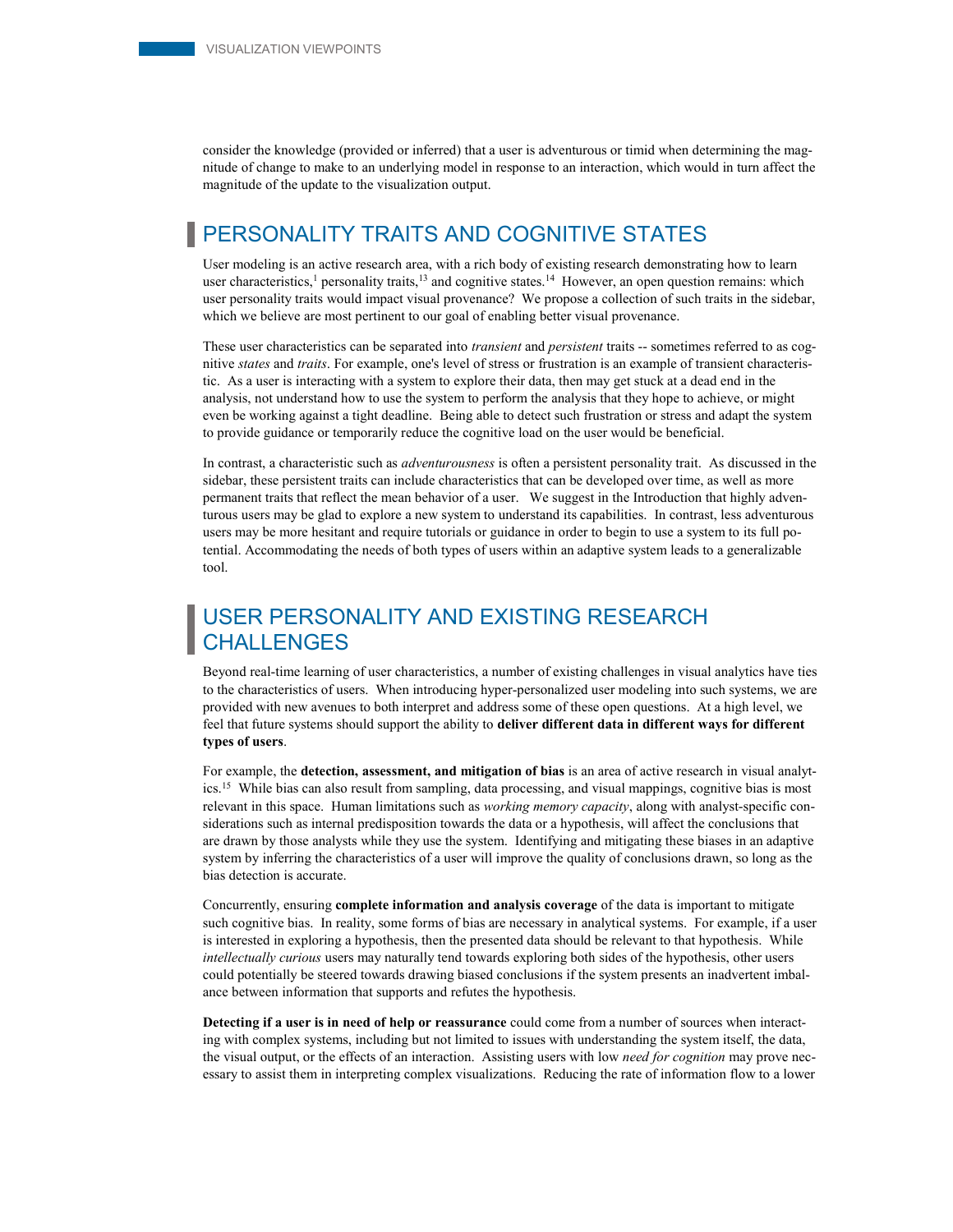level is one means of mitigating this challenge, giving the user fewer items to focus on until they have recovered. In contrast, a user with high locus of control likely will not wish such severe interventions to occur. A further discussion on intervening to assist a user is provided in the next section.

There are risks to poor intervention selection. For example, another method for responding to a user in need of help is to present some tips for how to continue with the analysis. This heavy-handed intervention may be received poorly by some users. As an example, consider the reputation of Clippy from the Microsoft Office product line. This effect is magnified if the tips are irrelevant to the current issue faced by the user, removing them from their workflow to respond to an agent that is providing more harm than help. As we expand upon in the next section, avoiding "Clippy-like" irritation is crucial to designing useful adaptive systems.

### **INTERVENTIONS**

After determining in response to some detected behavior that there exists a need to intervene between the standard system operation and the user, a system designer must determine how best to intercede in order to assist the user. Using the case of frustration detection for an example, the system could respond to detected frustration by scaling back the amount of displayed data, locking out the functionality of some subsystems, providing helpful prompts to the user for next steps, and more. These interventions could be realized by either augmenting the user interface or the analytic models, with an inherent tradeoff in these options.

Interventions that are handled by the interface are more transparent to the user, allowing them to identify helpful suggestions or avoid unnecessary actions. These interventions can also take on many levels of visibility, a spectrum ranging from applying subtle visual scent to suggest controls through locking out those controls. Because of their front-facing property, these interventions risk causing an interruption to the user's workflow as they switch from, say, performing data analysis to responding to the intervention.

The ideal solution to this issue is to design non-interruptive interventions in such a way to provide assistance without affecting the workflow of the user. One possibility could involve a dedicated area of the interface that can be populated by the most recent recommendation, which in turn fades from view over time if it remains ignored. A history of such recommendations could also be accessed if the user explicitly requests them at some point in their analysis. Such an interface can be further learned and customized for individual users via training. For instance, SUPPLE<sup>6</sup> learns a new interface layout from the user's "offline training" with the interface, producing a layout that is optimal for the user.

Interventions that are handled by the underlying models may not be as obviously-presented to the user, which may mean in some cases that the user sees changes to the interface and/or functionality without understanding their cause.<sup>16</sup> Returning again to the example of detecting frustration, an action by the system to reduce the amount of information displayed could be interpreted by the user as a global absence of information supporting a hypothesis rather than a temporary, artificial limitation imposed by the system. Further, it is possible that the user may not actively notice the system's attempt at an intervention at all, making the operation ineffective or inconsequential if the user remains frustrated after the system reduces the quantity of presented information. However, these interventions are also less likely to interrupt the user's workflow, potentially making them lower risk to introduce.

Making the model interventions more apparent to the user will make their existence more clear, but again with a greater risk of workflow interruption. Techniques from Explainable AI research with regards to visual model transparency may prove beneficial to optimizing the intervention information conveyed without interruption (i.e., introducing non-intrusive ways to communicate the inferences of the system to the user). Similar to explaining the "black box" of machine learning systems in AI, the same methods can be used to explain what user visual interaction behavior is used to predict user characteristics and make recommendations and how reliable the results might be. Moreover, the rationales can also be explicitly represented (e.g., as a set of rules) and presented to the users, which can then be tuned or reconfigured to perform future interventions.

Interventions can also be risky, especially if there is a lack of information about user tasks and/or user behavior. In the absence of such information, it is even more important to explicitly explain the rationales behind the interventions as described above. Users can then decide whether they wish to accept the intervention and what level of interventions might be used. For example, certain users prefer to be guided during their tasks while other users are more independent and do not wish to be interrupted during their task processes. When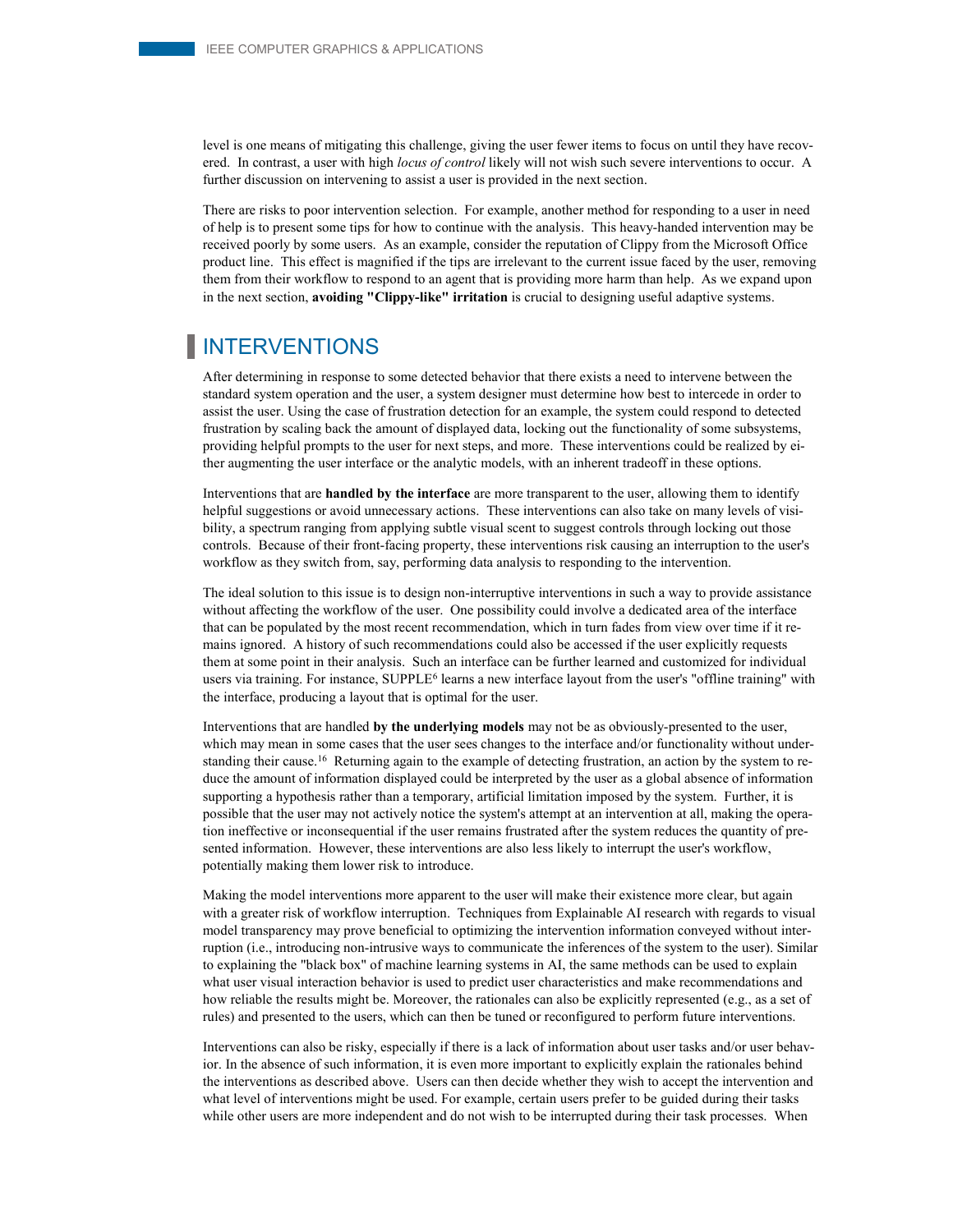user characteristics are not known, we need a means to quickly gain the necessary knowledge to inform a model. Early work shows that it is feasible to learn from a brief conversation in the absence of a user's demonstrated behavior.<sup>13</sup>

Note that it is not always the case that these model interventions have negative consequences for user understanding. For example, Battle et al.<sup>3</sup> use predictive prefetching to support large-scale data exploration. If the prediction was correct, the user received the benefit of a "faster" response from the system; otherwise, they experience the default (not-prefetched) response time. In this sense, making use of past user interactions can only improve the user experience.

## **FUTURE RESEARCH OPPORTUNITIES**

With all of these characteristics, opportunities, and challenges in mind, we now consider the path forward towards introducing user personality modeling into visual analytics systems. Given the large number of possibilities, we focus this discussion on the need for contributions in five broad topics.

Training and Model Longevity: Determining the appropriate role of model training is critical to the process of inferring user characteristics. At one end of the spectrum, a single pre-trained model is applied to a diverse pool of users, with their characteristics inferred from this sole source. While this is the most generalizable approach, it may not be the most effective means of responding to each individual user. At the other end, either no trained model exists and all learning about the user happens in real-time, or alternatively a model exists that can be continuously updated or adapted to the actions of the user. This second approach is much more customizable but is simultaneously much more difficult, as all information needs to be determined from the actions of the user.

Signal Detection: As a user is interacting with a system, they will inject a large amount of information into the system. Identifying which components of this information are useful for understanding the personality of the user and which are simply noise is essential for accurately and efficiently capturing the relevant user characteristics. While research exists in this space to address specific tasks like the recommendation of visualizations<sup>5</sup> and models exist to extract higher-level intent from sequences of low-level interactions,<sup>2</sup> no generalizable signal extraction technique currently exists.

**Balancing Instruction and Freedom:** When mitigating bias, there is the obvious risk that the system is also stifling the creativity and freedom of the user to explore data in the manner that they feel is best. Determining when to intervene and when to let the user continue along their current exploration trajectory is a difficult but important threshold to identify. Ideally, "quiet" interventions that do not affect the workflow of a user, but that can still provide assistance if necessary, can be presented.

Impacts on User Experience: Though initial steps in this space have been made, creating a complete hyperpersonalized analytical system remains a future endeavor. When such systems begin to appear, evaluating their effectiveness with respect to today's state of the art will be necessary for understanding their impact on user experience and performance (e.g., correctness of analytic output, degree of user comprehension, or magnitude of accuracy improvement), as well as for addressing personality, accuracy, or over-correction issues. Determining the optimal means of performing this evaluation (and of measuring the accuracy of a personality model) is an open challenge.

Ethical Implications: The acts of inferring the personality of a user and introducing that information into software systems present numerous ethical challenges that must be addressed as such systems become available. Beyond the parallels to current AI training issues involving race and facial recognition, the security of storing personality information, the act of sharing personality information between systems, and the marketability of personality information represent just a few of the ethical concerns facing this emerging field.

# **CONCLUSION**

This Viewpoint provides a discussion of topics from the broad range of possibilities that exist when introducing user personality modeling into visual analytics systems. By combining an understanding of the intent of a user, anticipating future user actions, and modeling users' innate characteristics, researchers have the ability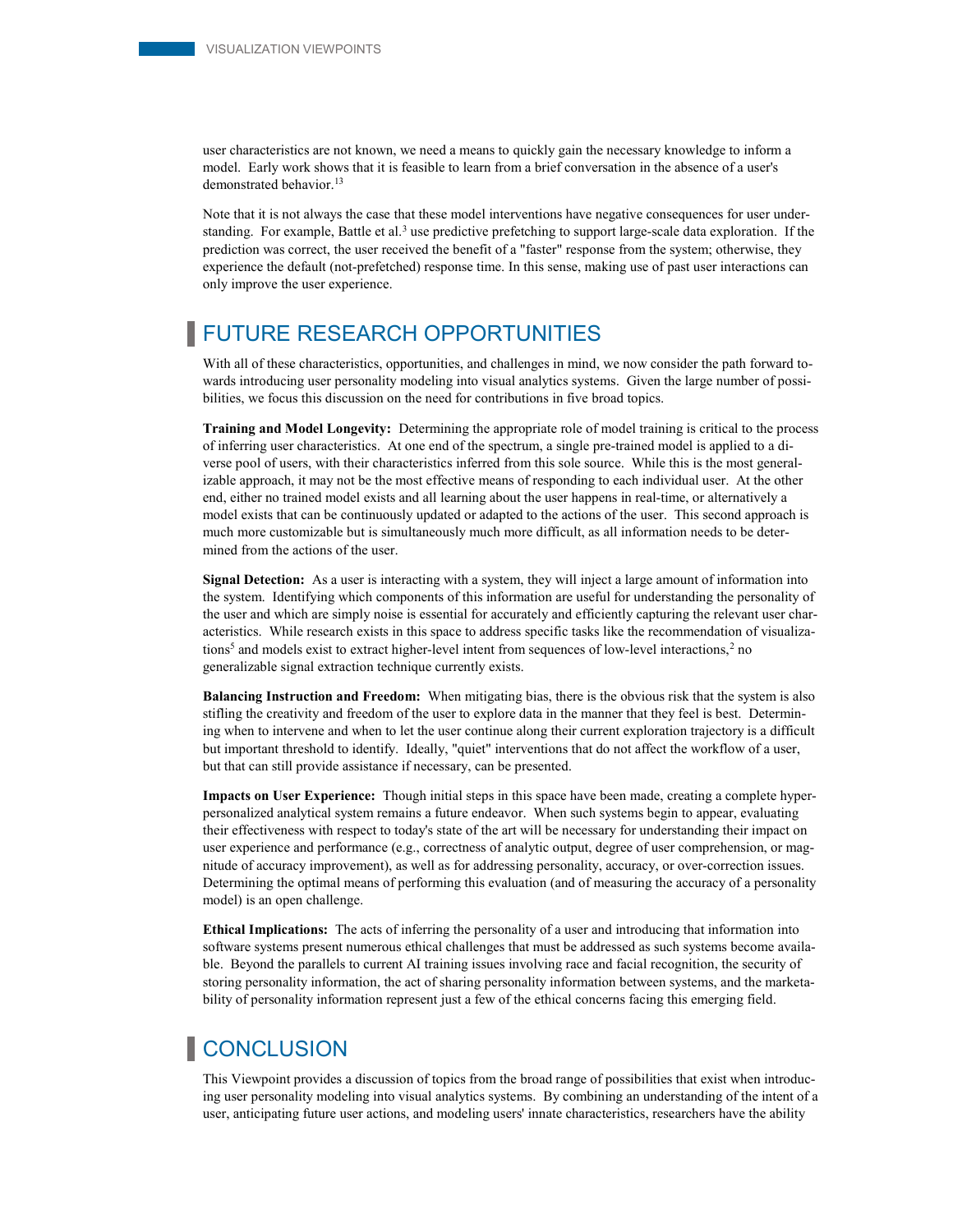to create hyper-personalized analytical and visualization systems that are more responsive to the needs and goals of users. A wide variety of both transient and persistent user states and traits can be modeled in such systems, but incorporating these user characteristics in such systems comes with many challenges that need to be addressed by future research. We hope that the details and speculation contained within this Viewpoint serve as inspiration and points of reflection for the future of these fields.

# SIDEBAR: CHARACTERIZING USERS

This sidebar provides a sample list of user characteristics and their effect on the use of analytical systems. This is not intended to be a complete list, but rather demonstrates the breadth of possibilities in this space. Broadly, some of these characteristics change often, such as emotion-related characteristics, some characteristics are more persistent over a person's lifetime, while some characteristics, such as cognitive capabilities, can be developed over time with proper training.

#### Transient Characteristics

Fatigue -- A tired or fatigued user is more likely to make errors and is slower to react to a changing environment.<sup>17</sup>

Frustration -- Frustration (and similar emotional states like confusion and anger) can affect productivity and learning rates.<sup>18</sup>

Level of stress -- Stress causes physiological changes which, among other effects, may cause changes in typing and mouse movement behaviors as a result of increased muscle tension, and can be affected by cognitive  $load.<sup>19</sup>$ 

#### Persistent Characteristics

Adventurousness -- An adventurous user may be more likely to explore a system, being less likely to feel disorientation during such exploration.<sup>20</sup>

Intellectual curiosity -- A curious user is more likely to investigate information gaps in data presented to them, leading to opportunities for thorough investigation.<sup>21</sup>

Inventiveness -- Inventive users can adapt to changing data, produce innovative solutions to problems, and favor exploratory processes.<sup>22</sup>

Locus of control -- Users who feel "in control" of events have been shown to explore visual representations differently from those who blame external factors.<sup>23</sup>

Need for cognition -- Users with a low need for cognition do not often engage in or enjoy tasks that require thinking, and may need assistance in interpreting visualizations.<sup>24</sup>

#### Can Be Developed

Perceptual speed -- The speed with which a user can compare and locate figures and symbols can have an effect on which visualizations they interpret most accurately.<sup>24</sup>

Spatial ability -- Users with high spatial ability can produce, manipulate, and interpret visual representations more accurately.<sup>25</sup>

Tolerance of uncertainty -- Users are better at understanding uncertainty if it is clearly presented; otherwise, they are likely to misinterpret both causes and implications of uncertain data.<sup>16</sup>

Working memory capacity -- Users with high visual working memory have preferences for visualization types, those with high verbal working memory benefit from faster response times, and those with high spatial memory show increased performance.<sup>26</sup>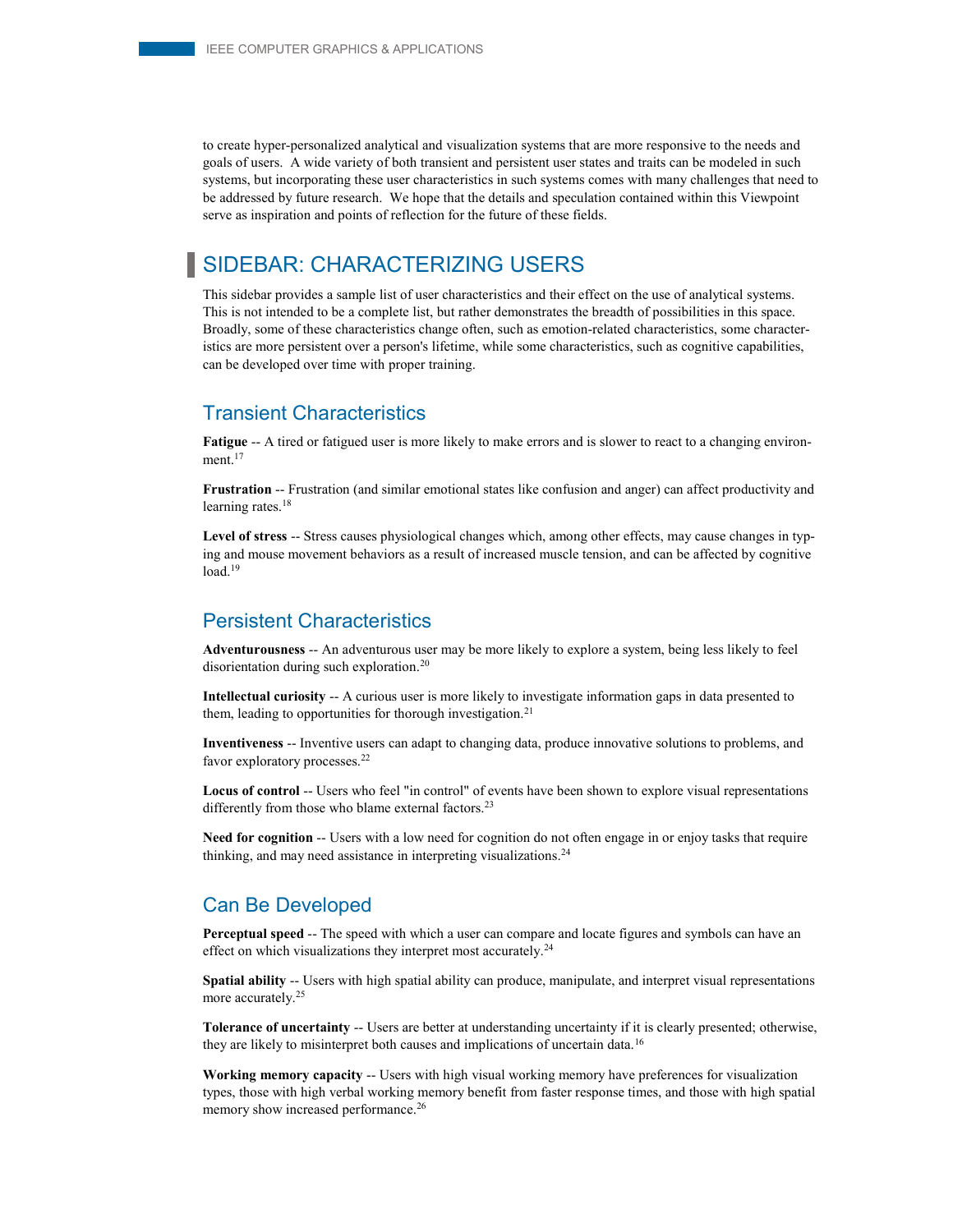#### ACKNOWLEDGMENTS

This Viewpoint is the result of discussion at Dagstuhl Seminar 18462: Provenance and Logging for Sense Making.

### REFERENCES

- 1. E. T. Brown, A. Ottley, H. Zhao, Q. Lin, R. Souvenir, A. Endert, and R. Chang, "Finding Waldo: Learning about Users from Their Interactions," IEEE Transactions on Visualization and Computer Graphics, vol. 20, no. 12, pp. 1663–1672, 2014.
- 2. C. Bors, J. Wenskovitch, M. Dowling, S. Attfield, L. Battle, A. Endert, O. Kulyk, and R. S. Laramee, "A Provenance Task Abstraction Framework," IEEE Computer Graphics and Applications, vol. 39, no. 6, pp. 46–60, 11 2019.
- 3. L. Battle, R. Chang, and M. Stonebraker, "Dynamic Prefetching of Data Tiles for Interactive Visualization," in Proceedings of the 2016 International Conference on Management of Data. ACM, 2016, pp. 1363–1375.
- 4. W. Willett, J. Heer, and M. Agrawala, "Scented Widgets: Improving Navigation Cues with Embedded Visualizations," IEEE Transactions on Visualization and Computer Graphics, vol. 13, no. 6, pp. 1129–1136, 2007.
- 5. D. Gotz and Z. Wen, "Behavior-Driven Visualization Recommendation," in Proceedings of the 14th International Conference on Intelligent User Interfaces. ACM, 2009, pp. 315–324.
- 6. K. Gajos and D. S. Weld, "SUPPLE: Automatically Generating User Interfaces," in Proceedings of the 9th International Conference on Intelligent User Interfaces, ser. IUI '04. New York, NY, USA: ACM, 2004, pp. 93–100. [Online]. Available: http://doi:acm:org/10:1145/964442:964461
- 7. A. Endert, P. Fiaux, and C. North, "Semantic Interaction for Sensemaking: Inferring Analytical Reasoning for Model Steering," IEEE Transactions on Visualization and Computer Graphics, vol. 18, no. 12, pp. 2879–2888, Dec 2012.
- 8. L. Bradel, C. North, L. House, and S. Leman, "Multi-Model Semantic Interaction for Text Analytics," in 2014 IEEE Conference on Visual Analytics Science and Technology (VAST), Oct 2014, pp. 163–172.
- 9. Y. S. Chan and H. T. Ng, "Domain Adaptation with Active Learning for Word Sense Disambiguation," in *Proceedings of the 45th Annual Meeting of the Association of* Computational Linguistics. Prague, Czech Republic: Association for Computational Linguistics, Jun. 2007, pp. 49–56. [Online]. Available: https://www:aclweb:org/anthology/P07-1007
- 10. H. Romat, N. Henry Riche, K. Hinckley, B. Lee, C. Appert, E. Pietriga, and C. Collins, "ActiveInk: (Th)inking with Data," in Proceedings of the 2019 CHI Conference on Human Factors in Computing Systems. ACM, 2019, p. 42.
- 11. J. Wenskovitch, M. Dowling, and C. North, "With Respect to What: Simultaneous Interaction with Dimension Reduction and Clustering Projections," in Proceedings of the 25th International Conference on Intelligent User Interfaces, ser. IUI'20. New York, NY, USA: Association for Computing Machinery, 2020, pp. 177–188. [Online]. Available: https://doi:org/10:1145/3377325:3377516
- 12. H. Mehta, A. Bradley, M. Hancock, and C. Collins, "Metatation: Annotation As Implicit Interaction to Bridge Close and Distant Reading," ACM Trans. Comput-Hum. Interact., vol. 24, no. 5, pp. 35:1–35:41, Nov. 2017. [Online]. Available: http://doi:acm:org/10:1145/3131609
- 13. M. X. Zhou, G. Mark, J. Li, and H. Yang, "Trusting Virtual Agents: The Effect of Personality," ACM Transactions on Interactive Intelligent Systems (TiiS), vol. 9, no. 2- 3, p. 10, 2019.
- 14. E. M. M. Peck, B. F. Yuksel, A. Ottley, R. J. Jacob, and R. Chang, "Using fNIRS Brain Sensing to Evaluate Information Visualization Interfaces," in Proceedings of the SIGCHI Conference on Human Factors in Computing Systems. ACM, 2013, pp. 473– 482.
- 15. E. Wall, L. M. Blaha, L. Franklin, and A. Endert, "Warning, Bias May Occur: A Proposed Approach to Detecting Cognitive Bias in Interactive Visual Analytics," in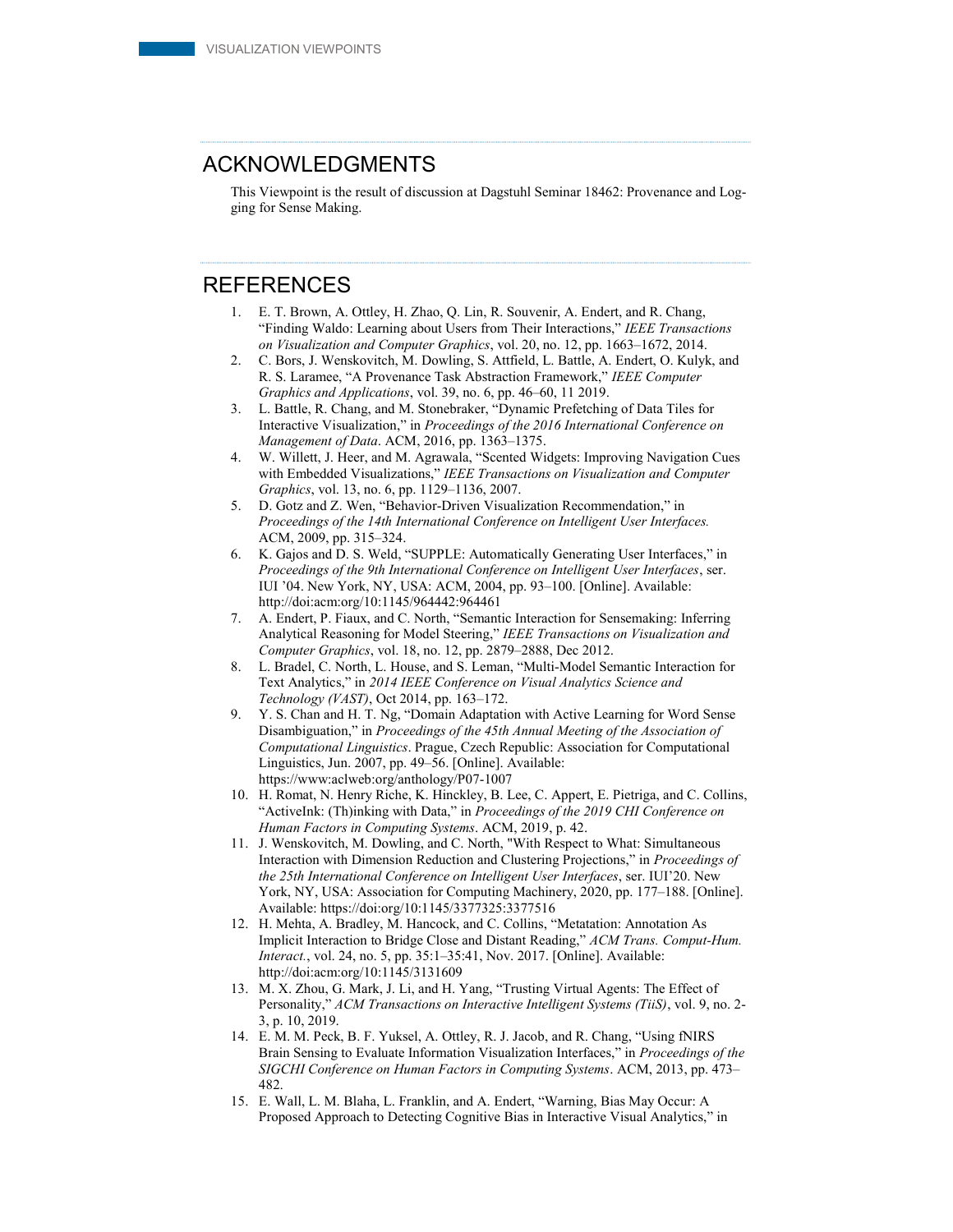2017 IEEE Conference on Visual Analytics Science and Technology (VAST). IEEE, 2017, pp. 104–115.

- 16. S. Benford, R. Anastasi, M. Flintham, C. Greenhalgh, N. Tandavanitj, M. Adams, and J. Row-Farr, "Coping with Uncertainty in a Location-Based Game," IEEE Pervasive Computing, vol. 2, no. 3, pp. 34–41, July 2003.
- 17. D. Dawson and A. Fletcher, "A Quantitative Model of Work-Related Fatigue: Background and Definition," Ergonomics, vol. 44, no. 2, pp. 144–163, 2001.
- 18. J. Klein, Y. Moon, and R. Picard, "This Computer Responds to User Frustration: Theory, Design, and Results," Interacting with Computers, vol. 14, no. 2, pp. 119–140, 02 2002. [Online]. Available: https://doi:org/10:1016/S0953-5438(01)00053-4
- 19. J. Hernandez, P. Paredes, A. Roseway, and M. Czerwinski, "Under Pressure: Sensing Stress of Computer Users," in Proceedings of the SIGCHI Conference on Human Factors in Computing Systems (CHI'14). New York, NY, USA: ACM, 2014, pp. 51– 60. [Online]. Available: http://doi:acm:org/10:1145/2556288:2557165
- 20. M. J. Lee, "Expanding Hypertext: Does It Address Disorientation? Depends on Individuals' Adventurousness," Journal of Computer-Mediated Communication, vol. 10, no. 3, 07 2017, jCMC1036. [Online]. Available: https://doi:org/10:1111/j:1083- 6101:2005:tb00255:x
- 21. G. Loewenstein, "The Psychology of Curiosity: A Review and Reinterpretation," Psychological Bulletin, vol. 116, no. 1, p. 75, 1994.
- 22. L. F. Capretz and F. Ahmed, "Making Sense of Software Development and Personality Types," IT Professional, vol. 12, no. 1, pp. 6–13, Jan 2010.
- 23. A. Ottley, H. Yang, and R. Chang, "Personality as a Predictor of User Strategy: How Locus of Control Affects Search Strategies on Tree Visualizations," in Proceedings of the 33rd Annual ACM Conference on Human Factors in Computing Systems. ACM, 2015, pp. 3251–3254.
- 24. C. Conati and H. Maclaren, "Exploring the Role of Individual Differences in Information Visualization," in Proceedings of the Working Conference on Advanced Visual Interfaces. ACM, 2008, pp. 199–206.
- 25. A. Ottley, E. M. Peck, L. T. Harrison, D. Afergan, C. Ziemkiewicz, H. A. Taylor, P. K. Han, and R. Chang, "Improving Bayesian Reasoning: The Effects of Phrasing, Visualization, and Spatial Ability," IEEE Transactions on Visualization and Computer Graphics, vol. 22, no. 1, pp. 529–538, 2015.
- 26. D. Toker, C. Conati, and G. Carenini, "User-Adaptive Support for Processing Magazine Style Narrative Visualizations: Identifying User Characteristics that Matter," in 23rd International Conference on Intelligent User Interfaces. ACM, 2018, pp. 199– 204.

#### ABOUT THE AUTHORS

Remco Chang is an Associate Professor of Computer Science at Tufts University. Contact him at remco@cs.tufts.edu.

Christopher Collins is an Associate Professor of Computer Science and Canada Research Chair in Linguistic Information Visualization at Ontario Tech University. Contact him at christopher.collins@ontariotechu.ca.

Michelle Dowling is a PhD Candidate in the Computer Science Department at Virginia Tech. Contact her at dowlingm@vt.edu.

Alex Endert is an Assistant Professor at the School of Interactive Computing at Georgia Tech. Contact him at endert@gatech.edu.

John Wenskovitch is a Visiting Assistant Professor in the Computer Science Department at Virginia Tech. Contact him at jw87@cs.vt.edu.

Kai Xu is an Associate Professor in Data Analytics with the Department of Computer Science at Middlesex University. Contact him at K.Xu@mdx.ac.uk.

Michelle Zhou is co-founder and CEO of Juji, Inc. Contact her at mzhou@juji-inc.com.